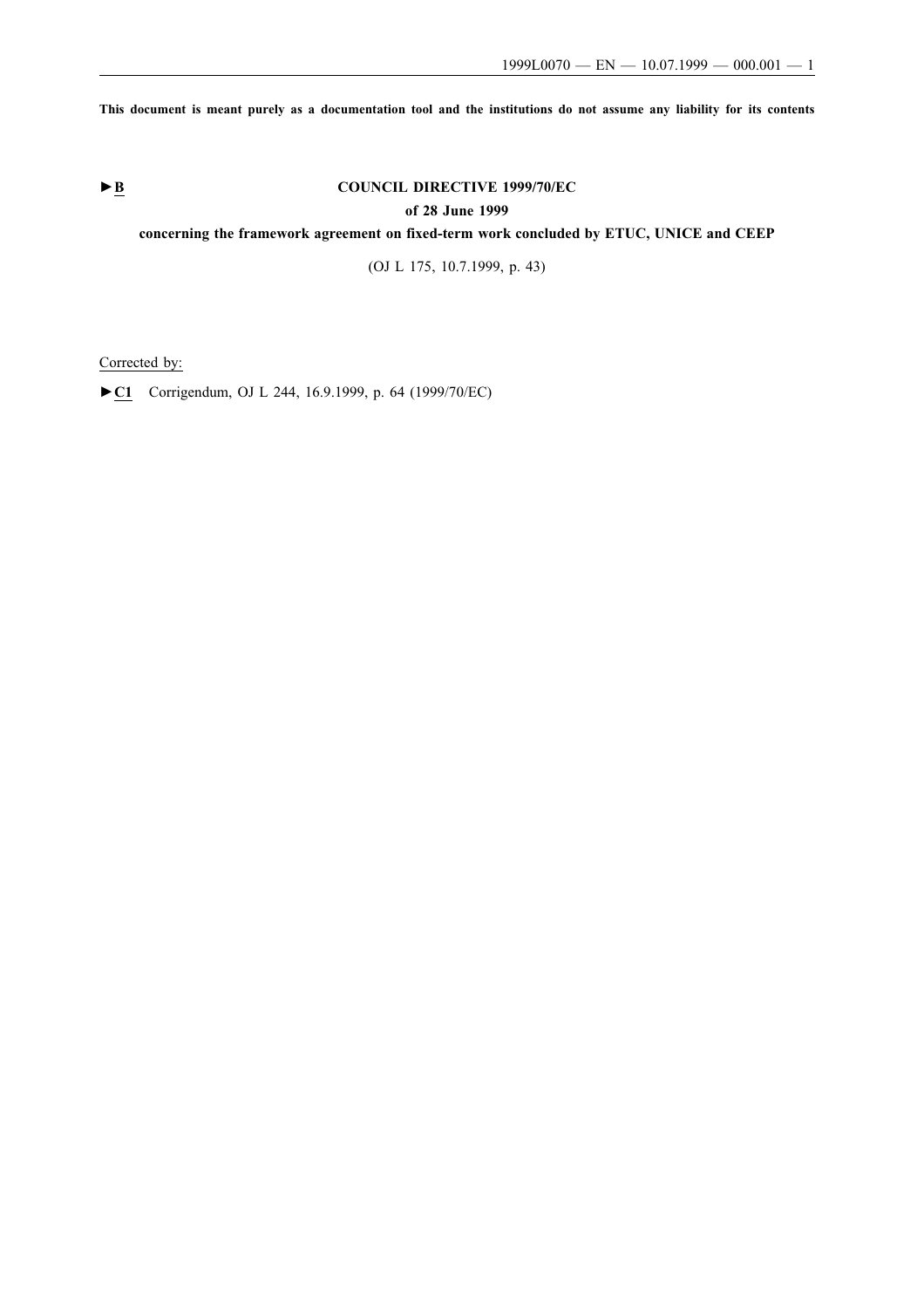## **COUNCIL DIRECTIVE 1999/70/EC**

## **of 28 June 1999**

## **concerning the framework agreement on fixed-term work concluded by ETUC, UNICE and CEEP**

# THE COUNCIL OF THE EUROPEAN UNION,

Having regard to the Treaty establishing the European Community, and in particular Article 139(2) thereof,

Having regard to the proposal from the Commission,

## Whereas:

- (1) Following the entry into force of the Treaty of Amsterdam the provisions of the Agreement on social policy annexed to the Protocol on social policy, annexed to the Treaty establishing the European Community have been incorporated into Articles 136 to 139 of the Treaty establishing the European Community;
- (2) Management and labour (the social partners) may, in accordance with Article 139(2) of the Treaty, request jointly that agreements at Community level be implemented by a Council decision on a proposal from the Commission;
- (3) Point 7 of the Community Charter of the Fundamental Social Rights of Workers provides, *inter alia*, that 'the completion of the internal market must lead to an improvement in the living and working conditions of workers in the European Community. This process must result from an approximation of these conditions while the improvement is being maintained, as regards in particular forms of employment other than open-ended contracts, such as fixed-term contracts, part-time working, temporary work and seasonal work';
- (4) The Council has been unable to reach a decision on the proposal for a Directive on certain employment relationships with regard to distortions of competition  $(1)$ , nor on the proposal for a Directive on certain employment relationships with regard to working conditions  $(2)$ ;
- (5) The conclusions of the Essen European Council stressed the need to take measures with a view to 'increasing the employmentintensiveness of growth, in particular by a more flexible organisation of work in a way which fulfils both the wishes of employees and the requirements of competition';
- (6) The Council Resolution of 9 February 1999 on the 1999 Employment Guidelines invites the social partners at all appropriate levels to negotiate agreements to modernise the organisation of work, including flexible working arrangements, with the aim of making undertakings productive and competitive and achieving the required balance between flexibility and security;
- (7) The Commission, in accordance with Article 3(2) of the Agreement on social policy, has consulted management and labour on the possible direction of Community action with regard to flexible working time and job security;
- (8) The Commission, considering after such consultation that Community action was desirable, once again consulted management and labour on the substance of the envisaged proposal in accordance with Article 3(3) of the said Agreement;
- (9) The general cross-industry organisations, namely the Union of Industrial and Employers' Confederations of Europe (UNICE), the European Centre of Enterprises with Public Participation (CEEP) and the European Trade Union Confederation (ETUC), informed

<sup>(</sup> 1 ) OJ C 224, 8.9.1990, p. 6. and OJ C 305, 5.12.1990, p. 8.

<sup>(</sup> 2 ) OJ C 224, 8.9.1990, p. 4.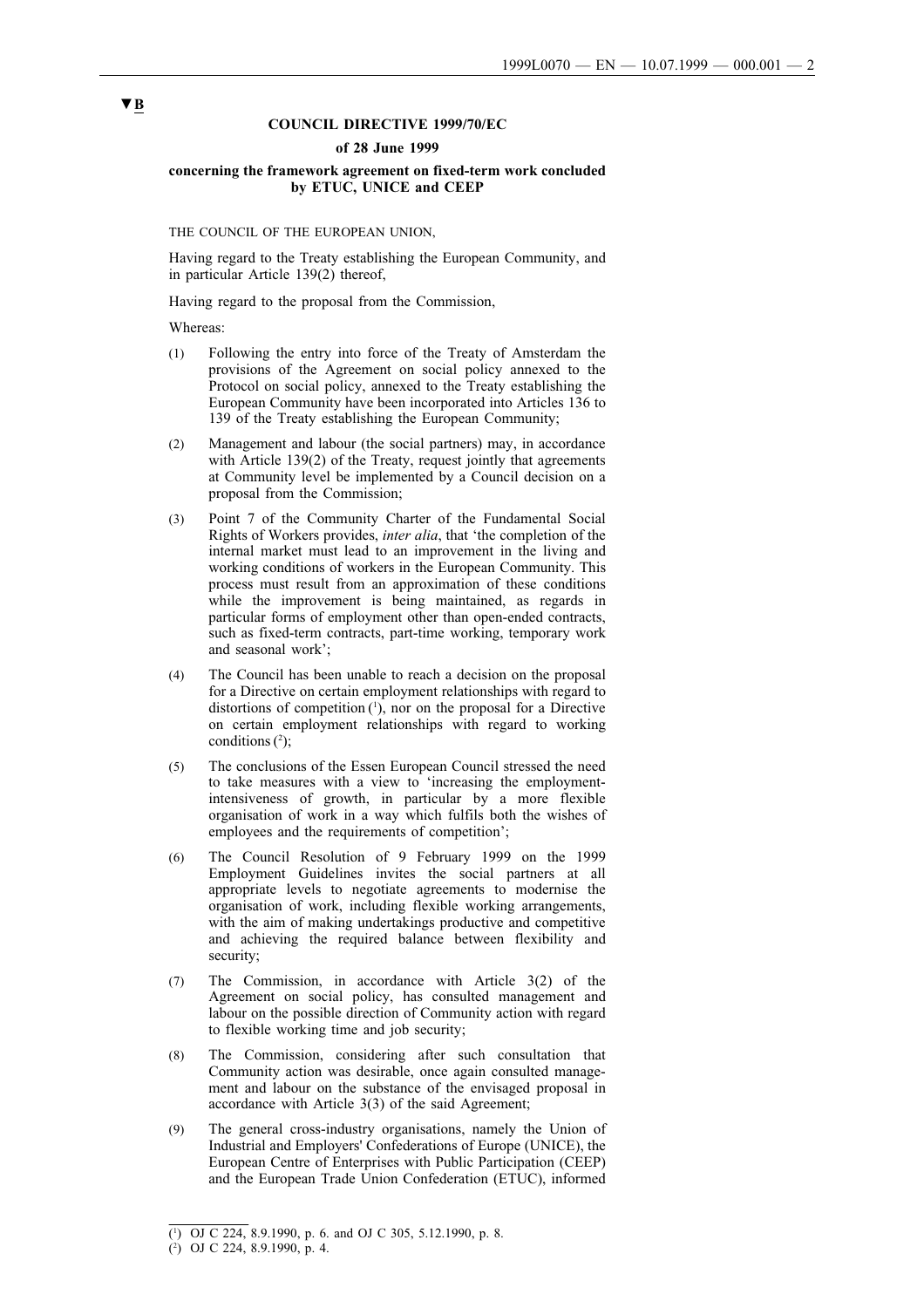the Commission in a joint letter dated 23 March 1998 of their desire to initiate the procedure provided for in Article 4 of the said Agreement; they asked the Commission, in a joint letter, for a further period of three months; the Commission complied with this request extending the negotiation period to 30 March 1999;

- (10) The said cross-industry organisations on 18 March 1999 concluded a framework agreement on fixed-term work; they forwarded to the Commission their joint request to implement the framework agreement by a Council Decision on a proposal from the Commission, in accordance with Article  $4(2)$  of the Agreement on social policy;
- (11) The Council, in its Resolution of 6 December 1994 on 'certain aspects for a European Union social policy: a contribution to economic and social convergence in the Union' (1), asked management and labour to make use of the opportunities for concluding agreements, since they are as a rule closer to social reality and to social problems;
- (12) The signatory parties, in the preamble to the framework agreement on part-time work concluded on 6 June 1997, announced their intention to consider the need for similar agreements relating to other forms of flexible work;
- (13) Management and labour wished to give particular attention to fixed-term work, while at the same time indicating that it was their intention to consider the need for a similar agreement relating to temporary agency work;
- (14) The signatory parties wished to conclude a framework agreement on fixed-term work setting out the general principles and minimum requirements for fixed-term employment contracts and employment relationships; they have demonstrated their desire to improve the quality of fixed-term work by ensuring the application of the principle of non-discrimination, and to establish a framework to prevent abuse arising from the use of successive fixed-term employment contracts or relationships;
- (15) The proper instrument for implementing the framework agreement is a directive within the meaning of Article 249 of the Treaty; it therefore binds the Member States as to the result to be achieved, whilst leaving them the choice of form and methods;
- (16) In accordance with the principles of subsidiarity and proportionality as set out in Article 5 of the Treaty, the objectives of this Directive cannot be sufficiently achieved by the Member States and can therefore be better achieved by the Community; this Directive limits itself to the minimum required for the attainment of those objectives and does not go beyond what is necessary for that purpose;
- (17) As regards terms used in the framework agreement but not specifically defined therein, this Directive allows Member States to define such terms in conformity with national law or practice as is the case for other Directives on social matters using similar terms, provided that the definitions in question respect the content of the framework agreement;
- (18) The Commission has drafted its proposal for a Directive, in accordance with its Communication of 14 December 1993 concerning the application of the agreement on social policy and its Communication of 20 May 1998 on adapting and promoting the social dialogue at Community level, taking into account the representative status of the contracting parties, their mandate and the legality of each clause of the framework agreement; the contracting parties together have a sufficiently representative status;

<sup>(</sup> 1 ) OJ C 368, 23.12.1994, p. 6.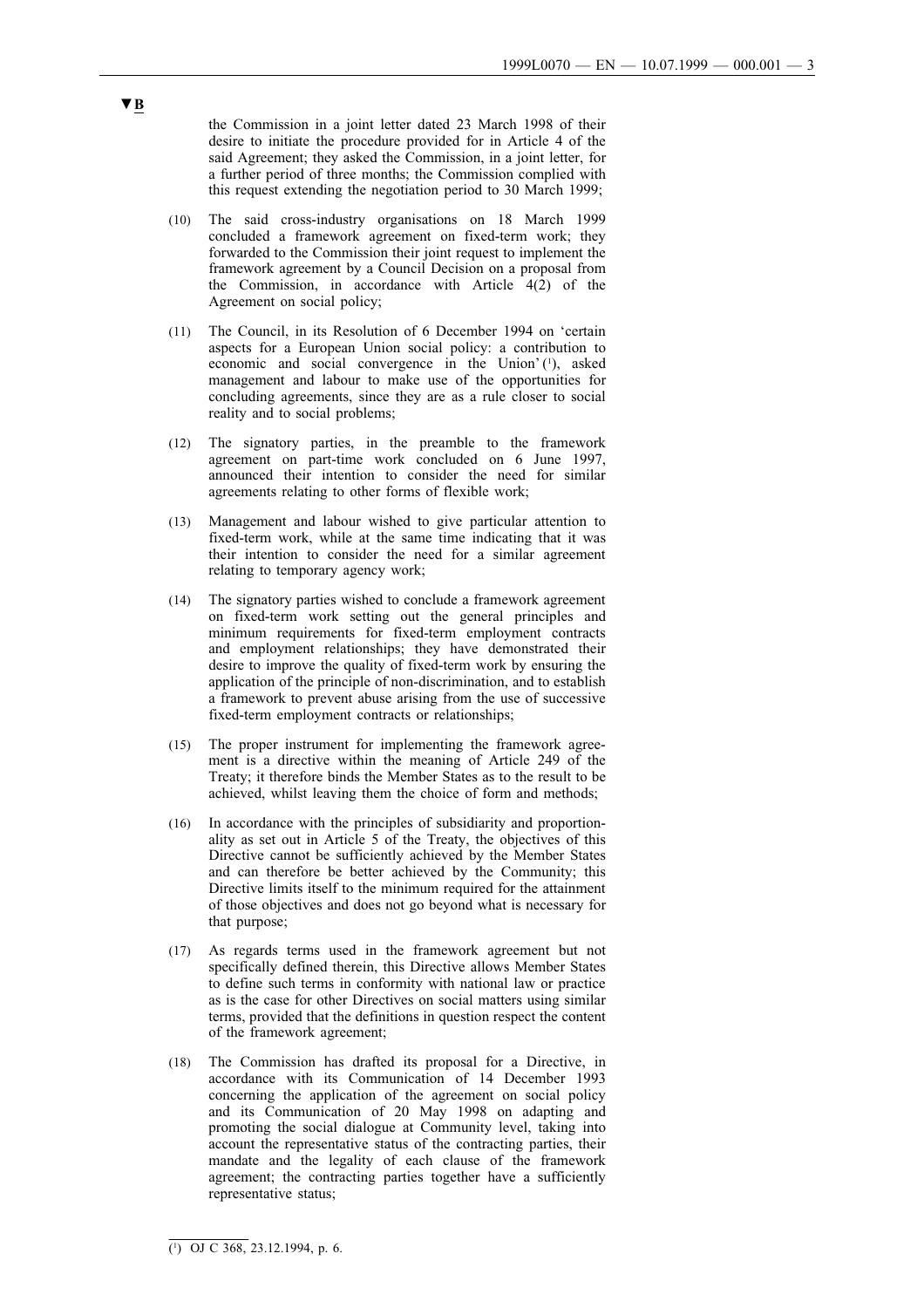- (19) The Commission informed the European Parliament and the Economic and Social Committee by sending them the text of the agreement, accompanied by its proposal for a Directive and the explanatory memorandum, in accordance with its communication concerning the implementation of the Protocol on social policy;
- (20) On 6 May 1999 the European Parliament adopted a Resolution on the framework agreement between the social partners;
- (21) The implementation of the framework agreement contributes to achieving the objectives in Article 136 of the Treaty,

HAS ADOPTED THIS DIRECTIVE:

## *Article 1*

The purpose of the Directive is to put into effect the framework agreement on fixed-term contracts concluded on 18 March 1999 between the general cross-industry organisations (ETUC, UNICE and CEEP) annexed hereto.

# *Article 2*

Member States shall bring into force the laws, regulations and administrative provisions necessary ►**C1** to comply with this Directive by 10 July 2001,  $\blacktriangleleft$  or shall ensure that, by that date at the latest, management and labour have introduced the necessary measures by agreement, the Member States being required to take any necessary measures to enable them at any time to be in a position to guarantee the results imposed by this Directive. They shall forthwith inform the Commission thereof.

Member States may have a maximum of one more year, if necessary, and following consultation with management and labour, to take account of special difficulties or implementation by a collective agreement. They shall inform the Commission forthwith in such circumstances.

When Member States adopt the provisions referred to in the first paragraph, these shall contain a reference to this Directive or shall be accompanied by such reference at the time of their official publication. The procedure for such reference shall be adopted by the Member States.

## *Article 3*

This Directive shall enter into force on the day of its publication in the *Official Journal of the European Communities*.

### *Article 4*

This Directive is addressed to the Member States.

Done at Luxembourg, 28 June 1999.

*For the Council The President* M. NAUMANN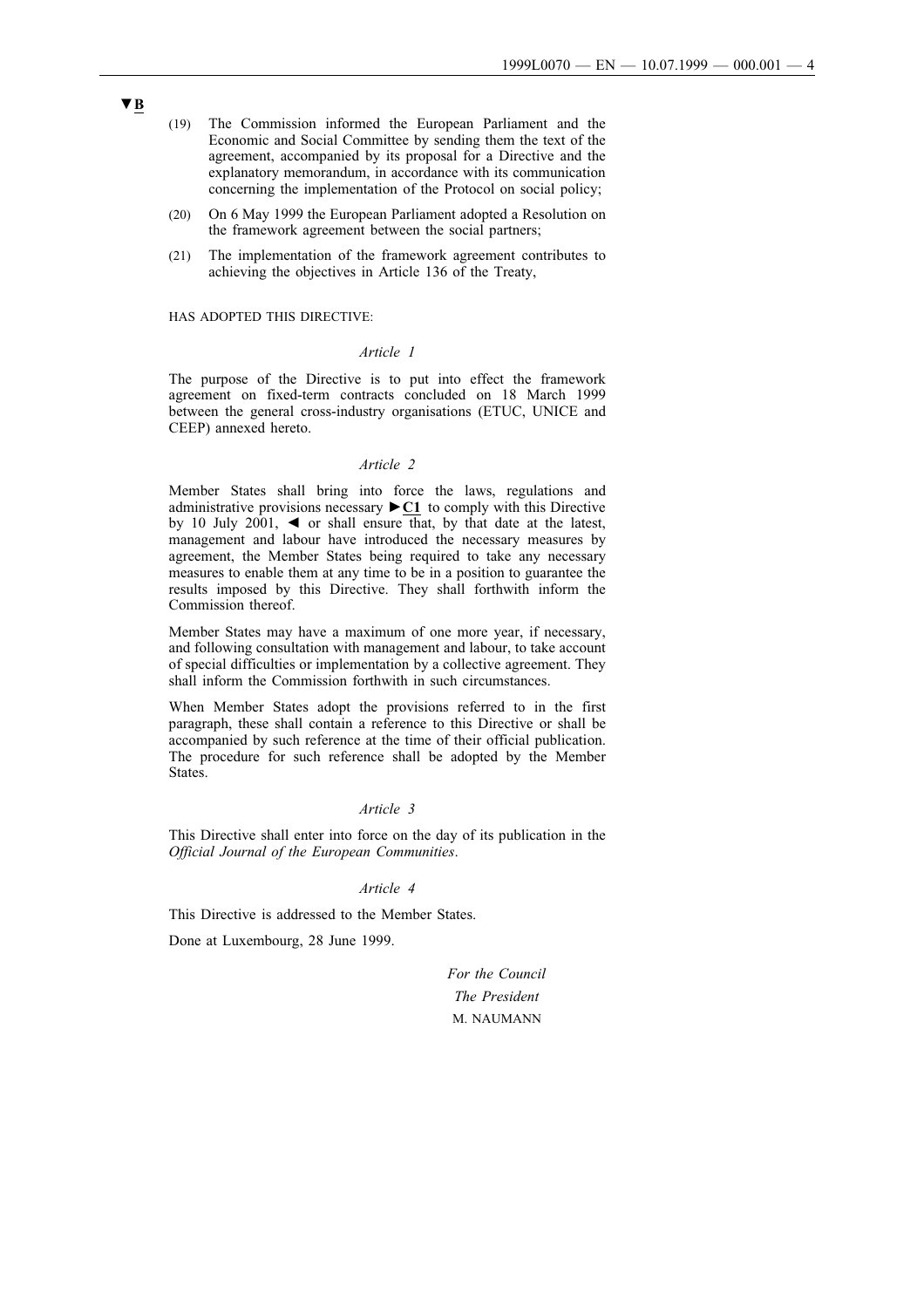#### *ANNEX*

# **ETUC-UNICE-CEEP**

### **framework agreement on fixed-term work**

## **Preamble**

This framework agreement illustrates the role that the social partners can play in the European employment strategy agreed at the 1997 Luxembourg extraordinary summit and, following the framework agreement on part-time work, represents a further contribution towards achieving a better balance between 'flexibility in working time and security for workers'.

The parties to this agreement recognise that contracts of an indefinite duration are, and will continue to be, the general form of employment relationship between employers and workers. They also recognise that fixed-term employment contracts respond, in certain circumstances, to the needs of both employers and workers.

This agreement sets out the general principles and minimum requirements relating to fixed-term work, recognising that their detailed application needs to take account of the realities of specific national, sectoral and seasonal situations. It illustrates the willingness of the Social Partners to establish a general framework for ensuring equal treatment for fixed-term workers by protecting them against discrimination and for using fixed-term employment contracts on a basis acceptable to employers and workers.

This agreement applies to fixed-term workers with the exception of those placed by a temporary work agency at the disposition of a user enterprise. It is the intention of the parties to consider the need for a similar agreement relating to temporary agency work.

This agreement relates to the employment conditions of fixed-term workers, recognising that matters relating to statutory social security are for decision by the Member States. In this respect the Social Partners note the Employment Declaration of the Dublin European Council in 1996 which emphasised *inter alia*, the need to develop more employment-friendly social security systems by 'developing social protection systems capable of adapting to new patterns of work and providing appropriate protection to those engaged in such work'. The parties to this agreement reiterate the view expressed in the 1997 part-time agreement that Member States should give effect to this Declaration without delay.

In addition, it is also recognised that innovations in occupational social protection systems are necessary in order to adapt them to current conditions, and in particular to provide for the transferability of rights.

The ETUC, UNICE and CEEP request the Commission to submit this framework agreement to the Council for a decision making these requirements binding in the Member States which are party to the Agreement on social policy annexed to the Protocol (No 14) on social policy annexed to the Treaty establishing the European Community.

The parties to this agreement ask the Commission, in its proposal to implement the agreement, to request Member States to adopt the laws, regulations and administrative provisions necessary to comply with the Council Decision within two years from its adoption or ensure  $(1)$  that the social partners establish the necessary measures by way of agreement by the end of this period. Member States may, if necessary and following consultation with the social partners, and in order to take account of particular difficulties or implementation by collective agreement have up to a maximum of one additional year to comply with this provision.

The parties to this agreement request that the social partners are consulted prior to any legislative, regulatory or administrative initiative taken by a Member State to conform to the present agreement.

Without prejudice to the role of national courts and the Court of Justice, the parties to this agreement request that any matter relating to the interpretation of this agreement at European level should in the first instance be referred by the Commission to them for an opinion.

 $(^{1}$ ) Within the meaning of Article 2.4 of the Agreement on social policy annexed to the Protocol (No 14) on social policy annexed to the Treaty establishing the European Community.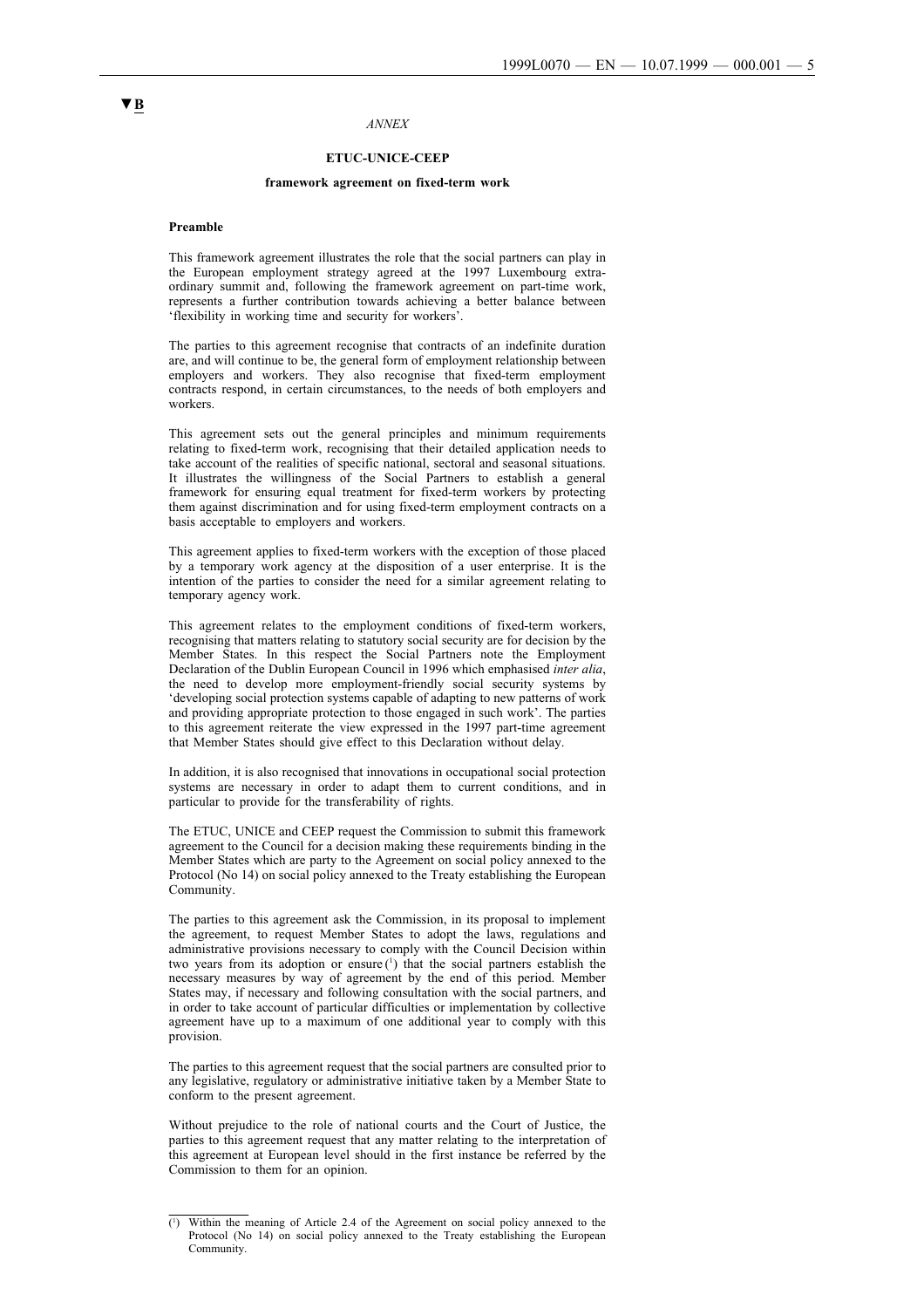#### **General considerations**

- 1. Having regard to the Agreement on social policy annexed to the Protocol (No 14) on social policy annexed to the Treaty establishing the European Community, and in particular Article 3.4 and 4.2 thereof;
- 2. Whereas Article 4.2 of the Agreement on social policy provides that agreements concluded at Community level may be implemented, at the joint request of the signatory parties, by a Council decision on a proposal from the Commission;
- 3. Whereas, in its second consultation document on flexibility in working time and security for workers, the Commission announced its intention to propose a legally-binding Community measure;
- 4. Whereas in its opinion on the proposal for a Directive on part-time work, the European Parliament invited the Commission to submit immediately proposals for directives on other forms of flexible work, such as fixedterm work and temporary agency work;
- 5. Whereas in the conclusions of the extraordinary summit on employment adopted in Luxembourg, the European Council invited the social partners to negotiate agreements to 'modernise the organisation of work, including flexible working arrangements, with the aim of making undertakings productive and competitive and achieving the required balance between flexibility and security';
- 6. Whereas employment contracts of an indefinite duration are the general form of employment relationships and contribute to the quality of life of the workers concerned and improve performance;
- 7. Whereas the use of fixed-term employment contracts based on objective reasons is a way to prevent abuse;
- 8. Whereas fixed-term employment contracts are a feature of employment in certain sectors, occupations and activities which can suit both employers and workers;
- 9. Whereas more than half of fixed-term workers in the European Union are women and this agreement can therefore contribute to improving equality of opportunities between women and men;
- 10. Whereas this agreement refers back to Member States and social partners for the arrangements for the application of its general principles, minimum requirements and provisions, in order to take account of the situation in each Member State and the circumstances of particular sectors and occupations, including the activities of a seasonal nature;
- 11. Whereas this agreement takes into consideration the need to improve social policy requirements, to enhance the competitiveness of the Community economy and to avoid imposing administrative, financial and legal constraints in a way which would hold back the creation and development of small and medium-sized undertakings;
- 12. Whereas the social partners are best placed to find solutions that correspond to the needs of both employers and workers and shall therefore be given a special role in the implementation and application of this agreement.

#### THE SIGNATORY PARTIES HAVE AGREED THE FOLLOWING

#### **Purpose (clause 1)**

The purpose of this framework agreement is to:

- (a) improve the quality of fixed-term work by ensuring the application of the principle of non-discrimination;
- (b) establish a framework to prevent abuse arising from the use of successive fixed-term employment contracts or relationships.

#### **Scope (clause 2)**

- 1. This agreement applies to fixed-term workers who have an employment contract or employment relationship as defined in law, collective agreements or practice in each Member State.
- 2. Member States after consultation with the social partners and/or the social partners may provide that this agreement does not apply to:
	- (a) initial vocational training relationships and apprenticeship schemes;
	- (b) employment contracts and relationships which have been concluded within the framework of a specific public or publicly-supported training, integration and vocational retraining programme.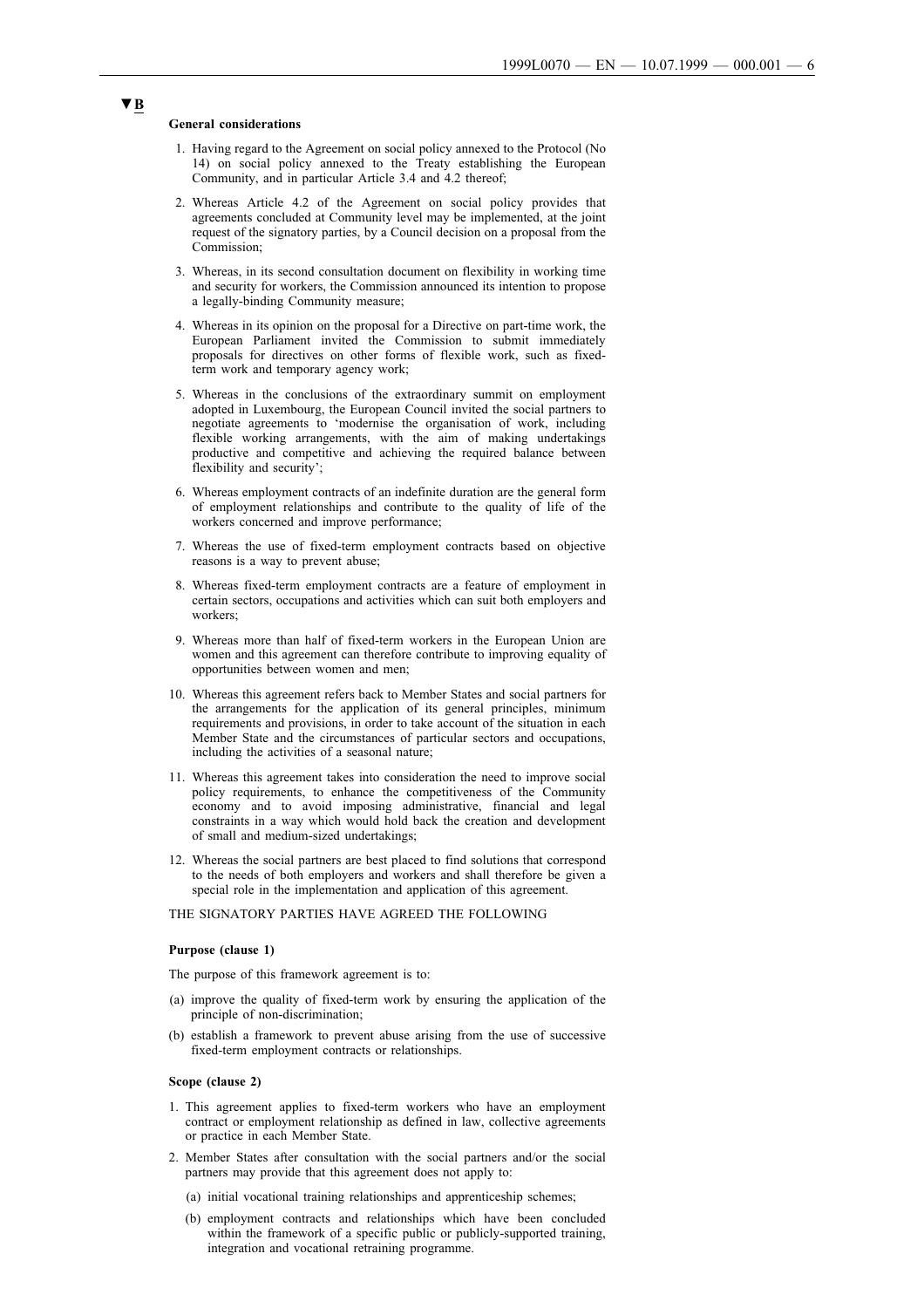#### **Definitions (clause 3)**

- 1. For the purpose of this agreement the term 'fixed-term worker' means a person having an employment contract or relationship entered into directly between an employer and a worker where the end of the employment contract or relationship is determined by objective conditions such as reaching a specific date, completing a specific task, or the occurrence of a specific event.
- 2. For the purpose of this agreement, the term 'comparable permanent worker' means a worker with an employment contract or relationship of indefinite duration, in the same establishment, engaged in the same or similar work/ occupation, due regard being given to qualifications/skills.

Where there is no comparable permanent worker in the same establishment, the comparison shall be made by reference to the applicable collective agreement, or where there is no applicable collective agreement, in accordance with national law, collective agreements or practice.

#### **Principle of non-discrimination (clause 4)**

- 1. In respect of employment conditions, fixed-term workers shall not be treated in a less favourable manner than comparable permanent workers solely because they have a fixed-term contract or relation unless different treatment is justified on objective grounds.
- 2. Where appropriate, the principle of *pro rata temporis* shall apply.
- 3. The arrangements for the application of this clause shall be defined by the Member States after consultation with the social partners and/or the social partners, having regard to Community law and national law, collective agreements and practice.
- 4. Period-of service qualifications relating to particular conditions of employment shall be the same for fixed-term workers as for permanent workers except where different length-of service qualifications are justified on objective grounds.

#### **Measures to prevent abuse (clause 5)**

- 1. To prevent abuse arising from the use of successive fixed-term employment contracts or relationships, Member States, after consultation with social partners in accordance with national law, collective agreements or practice, and/or the social partners, shall, where there are no equivalent legal measures to prevent abuse, introduce in a manner which takes account of the needs of specific sectors and/or categories of workers, one or more of the following measures:
	- (a) objective reasons justifying the renewal of such contracts or relationships;
	- (b) the maximum total duration of successive fixed-term employment contracts or relationships;
	- (c) the number of renewals of such contracts or relationships.
- 2. Member States after consultation with the social partners and/or the social partners shall, where appropriate, determine under what conditions fixed-term employment contracts or relationships:
	- (a) shall be regarded as 'successive'
	- (b) shall be deemed to be contracts or relationships of indefinite duration.

#### **Information and employment opportunities (clause 6)**

- 1. Employers shall inform fixed-term workers about vacancies which become available in the undertaking or establishment to ensure that they have the same opportunity to secure permanent positions as other workers. Such information may be provided by way of a general announcement at a suitable place in the undertaking or establishment.
- 2. As far as possible, employers should facilitate access by fixed-term workers to appropriate training opportunities to enhance their skills, career development and occupational mobility.

#### **Information and consultation (clause 7)**

- 1. Fixed-term workers shall be taken into consideration in calculating the threshold above which workers' representative bodies provided for in national and Community law may be constituted in the undertaking as required by national provisions.
- 2. The arrangements for the application of clause 7.1 shall be defined by Member States after consultation with the social partners and/or the social partners in accordance with national law, collective agreements or practice and having regard to clause 4.1.